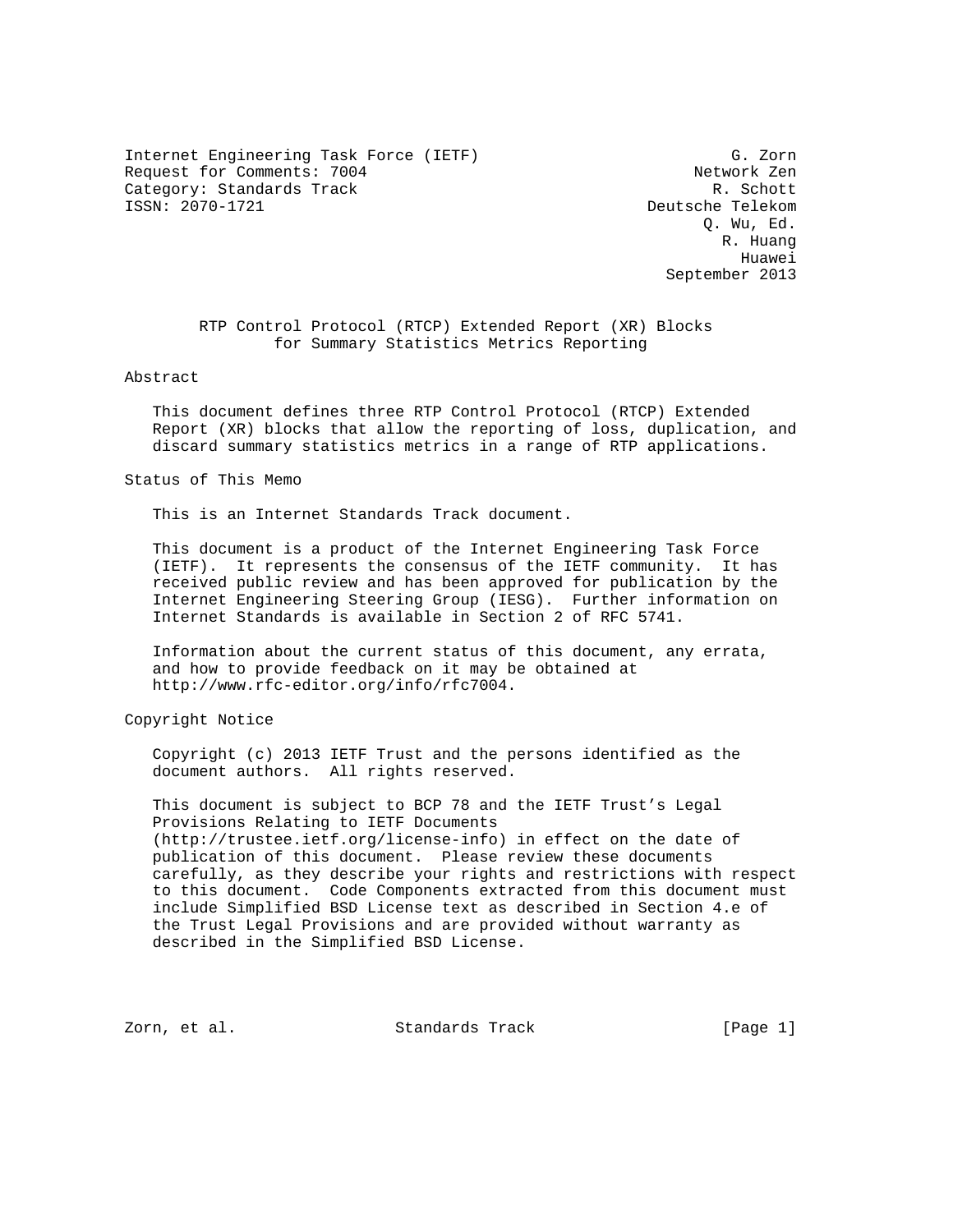# Table of Contents

|  | 1.2. RTCP and RTCP Extended Reports 3                                |
|--|----------------------------------------------------------------------|
|  |                                                                      |
|  |                                                                      |
|  |                                                                      |
|  | 3. Transport-Related End-System Metrics 4                            |
|  | 3.1. Burst/Gap Loss Summary Statistics Block 4                       |
|  |                                                                      |
|  | 3.1.2. Definition of Fields in Loss Summary                          |
|  |                                                                      |
|  | 3.2. Burst/Gap Discard Summary Statistics Block 7                    |
|  |                                                                      |
|  | 3.2.2. Definition of Fields in Burst/Gap Discard                     |
|  |                                                                      |
|  |                                                                      |
|  | 4.1. Frame Impairment Statistics Summary Block 10                    |
|  | 4.1.1. Report Block Structure 11                                     |
|  | 4.1.2. Definition of Fields in Frame Impairment                      |
|  | Statistics Summary Block 11                                          |
|  |                                                                      |
|  | 5.1. SDP rtcp-xr Attribute Extension 13                              |
|  |                                                                      |
|  |                                                                      |
|  | 6.1. New RTCP XR Block Type Values 13                                |
|  | 6.2. New RTCP XR SDP Parameters 14                                   |
|  | 6.3. Contact Information for Registrations 14                        |
|  |                                                                      |
|  |                                                                      |
|  |                                                                      |
|  |                                                                      |
|  |                                                                      |
|  | Appendix A. Metrics Represented Using the Template from RFC 6390 .16 |

Zorn, et al. Standards Track [Page 2]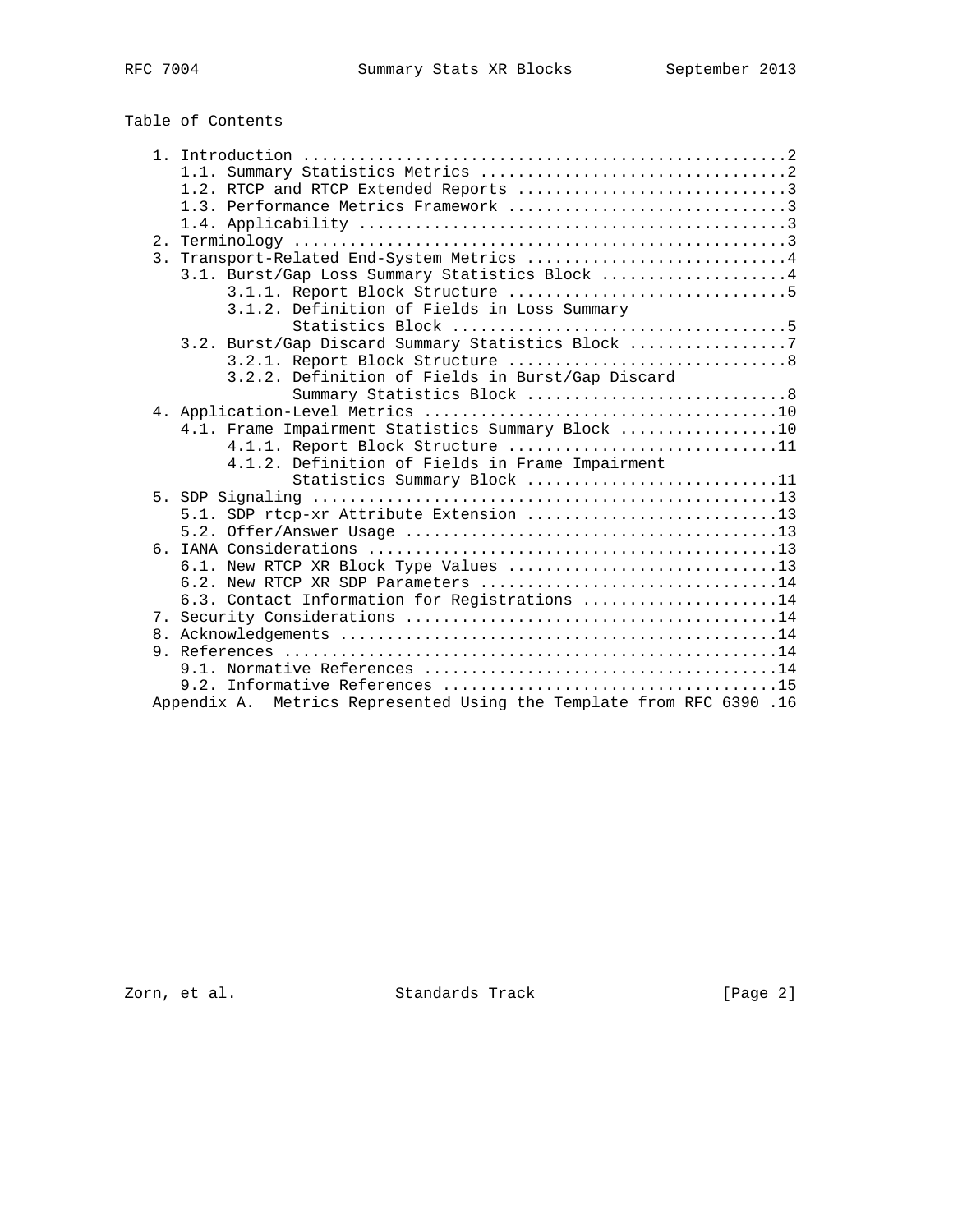# 1. Introduction

1.1. Summary Statistics Metrics

 This document defines three new block types to augment those defined in [RFC3611] for use in a range of RTP applications:

- o Burst/Gap Loss Summary Statistics Block
- o Burst/Gap Discard Summary Statistics Block
- o Frame Impairment Statistics Summary Block

 The first two block types support the reporting of burst/gap loss and burst/gap discard summary statistics including packet loss/discard proportion, mean, and variance and belong to the class of transport related end-system metrics defined in [RFC6792]. These two blocks are intended to be used in conjunction with information from the Burst/Gap Loss Metrics Block [RFC6958] or Burst/Gap Discard Metrics Block [RFC7003], on which these two blocks therefore depend. The metrics in the Burst/Gap Loss Metrics Block and Burst/Gap Discard Metrics Block are consistent with the definitions of "burst", "gap", "loss", and "discard" in RTCP XR [RFC3611].

 The third block supports the reporting of detailed video statistics for each frame type, including the number of frames received, lost, and discarded of each frame type in the Group of Pictures (GOP) and additional data allowing the calculation of statistical parameters (e.g., the proportion of each frame type impaired by packet loss and discard). The metrics defined in this block belong to the class of application-level metrics defined in [RFC6792].

1.2. RTCP and RTCP Extended Reports

 The use of RTCP for reporting is defined in [RFC3550]. [RFC3611] defined an extensible structure for reporting using an RTCP Extended Report (XR). This document defines a new Extended Report block for use with [RFC3550] and [RFC3611].

### 1.3. Performance Metrics Framework

 The RTP Monitoring Framework [RFC6792] provides guidelines for reporting block format using RTCP XR. Metrics described in this document are in accordance with the guidelines in [RFC6792].

Zorn, et al. Standards Track [Page 3]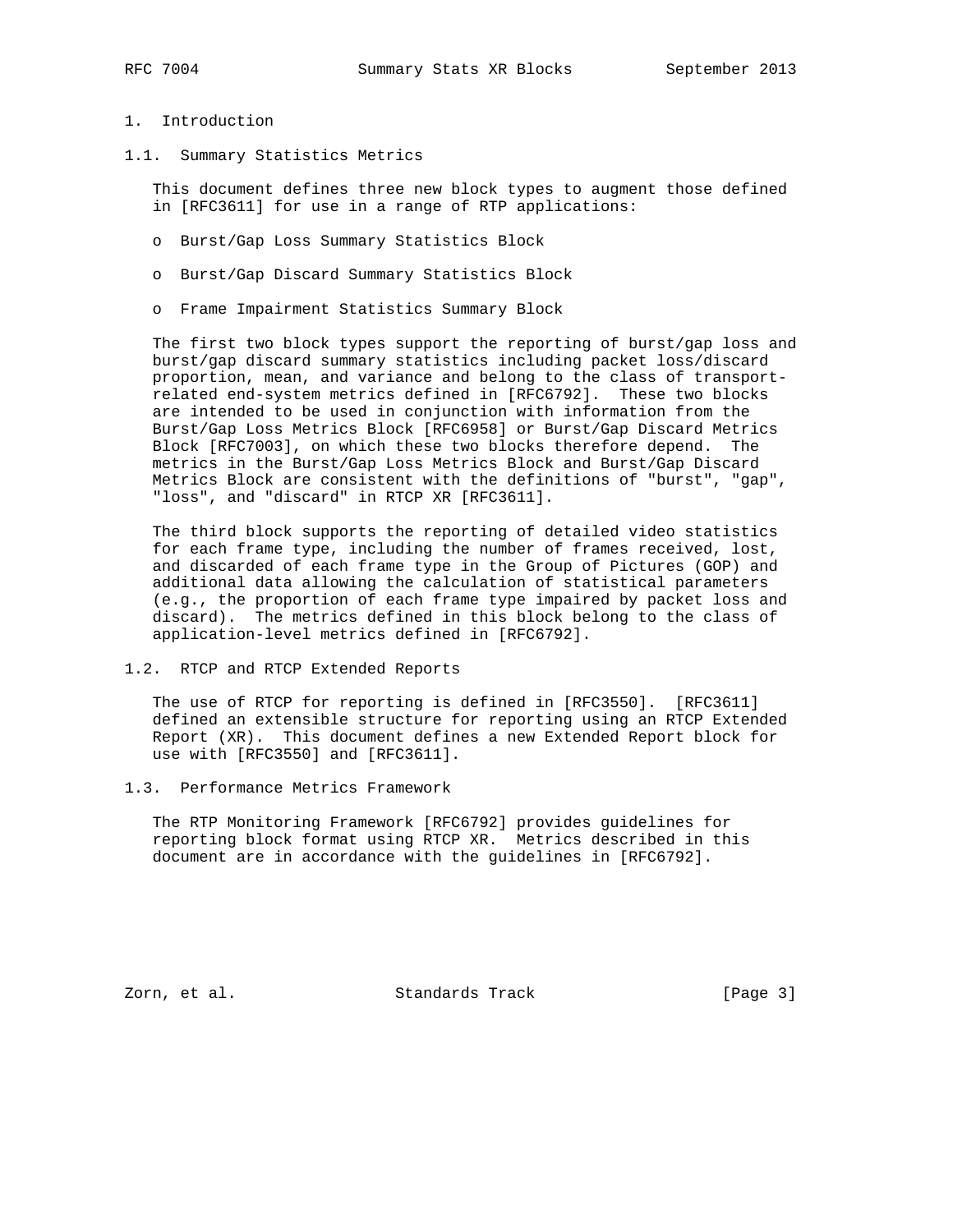### 1.4. Applicability

 These metrics are applicable to a wide range of RTP applications and reflect transient IP problems that affect user experience. They can be used to form an accurate assessment of users' quality of experience and influence sender strategies to mitigate the problem.

2. Terminology

 The key words "MUST", "MUST NOT", "REQUIRED", "SHALL", "SHALL NOT", "SHOULD", "SHOULD NOT", "RECOMMENDED", "MAY", and "OPTIONAL" in this document are to be interpreted as described in RFC 2119 [RFC2119].

In addition, the following term is defined:

Frame Type

 In many cases, a video frame is compressed using different algorithms. Frame type is used to identify different algorithms for video frames. Two frame types used in the different video algorithms are the Key frame and Derived frames. The Key frame is independently coded without prediction from other pictures and used as a reference frame for predicting other pictures. Derived frames are predicatively coded and derived from a Key frame using a prediction algorithm. If there is no video image compression, all frames are Key frames.

- 3. Transport-Related End-System Metrics
- 3.1. Burst/Gap Loss Summary Statistics Block

 This block extends packet loss and discard metrics defined in Section 4.7.1 of [RFC3611]. The metrics described here are intended to be used as described in this section, in conjunction with information from the Measurement Information Block [RFC6776] (which MUST be present in the same RTCP packet as the Burst/Gap Loss Metrics Block [RFC6958]) and also with the metric "cumulative number of packets lost" provided in standard RTCP [RFC3550]. Instances of this metrics block use the synchronization source (SSRC) to refer to the separate auxiliary Measurement Information Block [RFC6776], which describes measurement periods in use (see [RFC6776], Section 4.2). This metrics block relies on the measurement period in the Measurement Information Block indicating the span of the report and SHOULD be sent in the same compound RTCP packet as the Measurement Information Block. If the measurement period is not received in the same compound RTCP packet as this metrics block, this metrics block MUST be discarded.

Zorn, et al. Standards Track [Page 4]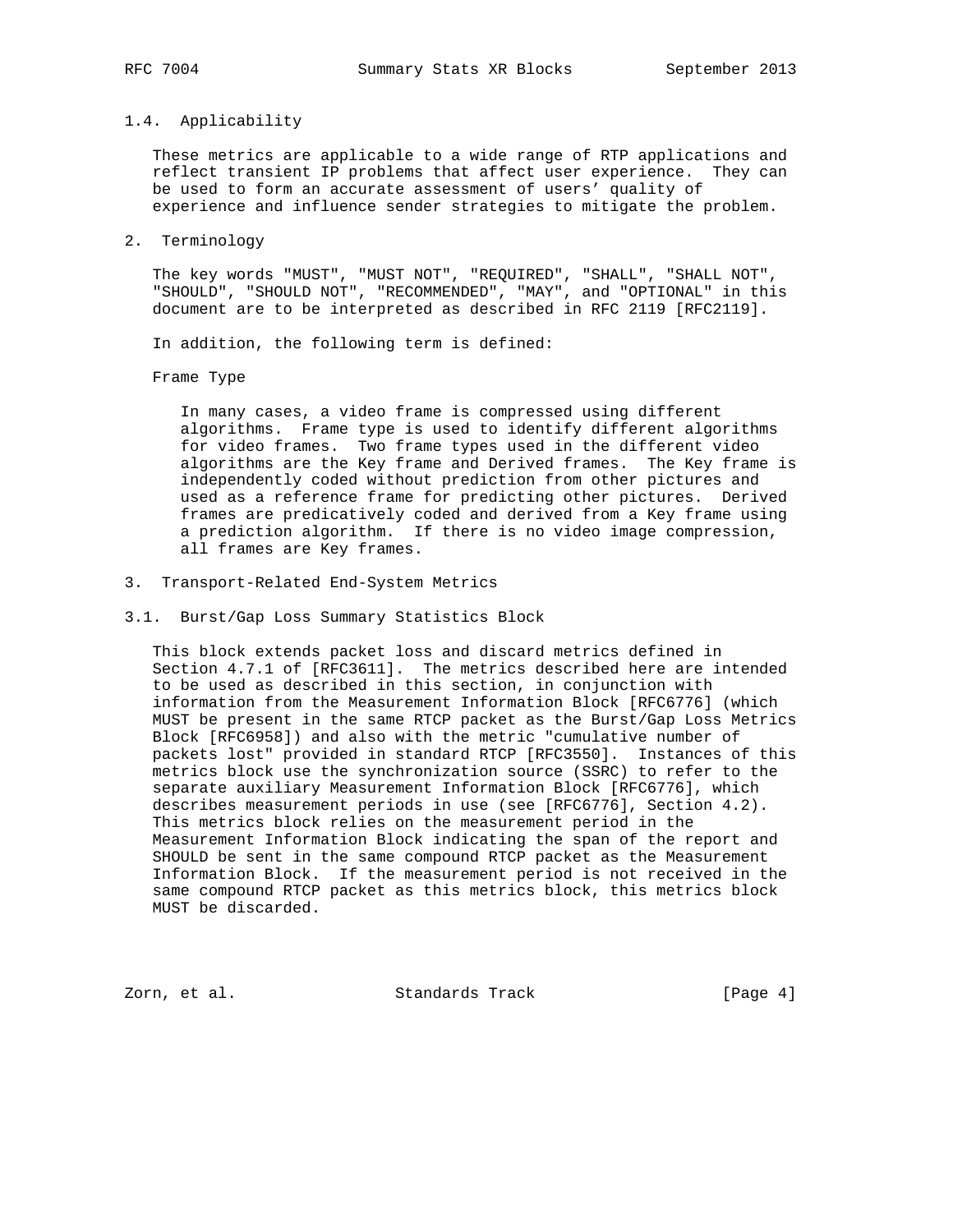The metrics carried in this metrics block provide information relevant to statistical parameters, including Burst Loss Rate, Gap Loss Rate, Burst Duration Mean, and Burst Duration Variance, and are measured at the receiving end of the RTP stream using burst/gap loss metrics defined in [RFC6958] and other information that is sent together with this report block.

3.1.1. Report Block Structure

 The structure of the Burst/Gap Loss Summary Statistics Block is as follows.

0  $1$  2 3 0 1 2 3 4 5 6 7 8 9 0 1 2 3 4 5 6 7 8 9 0 1 2 3 4 5 6 7 8 9 0 1 +-+-+-+-+-+-+-+-+-+-+-+-+-+-+-+-+-+-+-+-+-+-+-+-+-+-+-+-+-+-+-+-+ BT=17 | I | Reserved | Block Length +-+-+-+-+-+-+-+-+-+-+-+-+-+-+-+-+-+-+-+-+-+-+-+-+-+-+-+-+-+-+-+-+ SSRC of Source +-+-+-+-+-+-+-+-+-+-+-+-+-+-+-+-+-+-+-+-+-+-+-+-+-+-+-+-+-+-+-+-+ Burst Loss Rate | Gap Loss Rate +-+-+-+-+-+-+-+-+-+-+-+-+-+-+-+-+-+-+-+-+-+-+-+-+-+-+-+-+-+-+-+-+ | Burst Duration Mean | Burst Duration Variance | +-+-+-+-+-+-+-+-+-+-+-+-+-+-+-+-+-+-+-+-+-+-+-+-+-+-+-+-+-+-+-+-+

3.1.2. Definition of Fields in Loss Summary Statistics Block

Block Type (BT): 8 bits

 A Burst/Gap Loss Summary Statistics Block is identified by the constant 17.

Interval Metric flag (I): 2 bits

 This field is used to indicate whether the burst/gap loss summary statistics metrics are Sampled, Interval, or Cumulative metrics:

 I=10: Interval Duration - the reported value applies to the most recent measurement interval duration between successive metrics reports.

 I=11: Cumulative Duration - the reported value applies to the accumulation period characteristic of cumulative measurements.

 I=01: Sampled Value - the reported value is a sampled instantaneous value.

 In this document, the value I=00 is the reserved value and MUST NOT be used.

Zorn, et al. Standards Track [Page 5]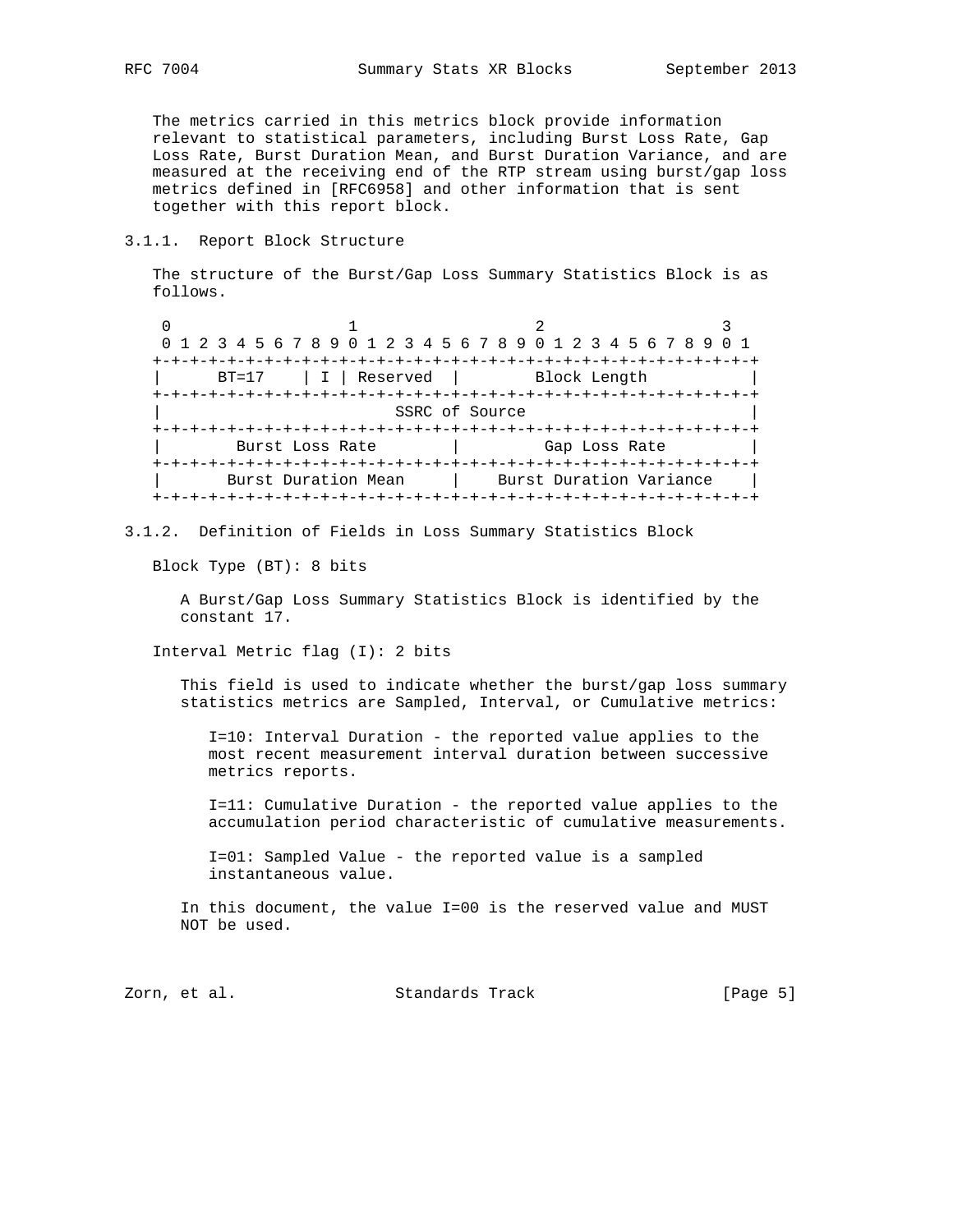Reserved: 6 bits

 This field is reserved for future definition. In the absence of such a definition, the bits in this field MUST be set to zero and ignored by the receiver (see [RFC6709], Section 4.2).

Block Length: 16 bits

 The constant 3, in accordance with the definition of this field in Section 3 of RFC 3611 [RFC3611].

SSRC of Source: 32 bits

As defined in Section 4.1 of RFC 3611 [RFC3611].

Burst Loss Rate: 16 bits

 The fraction of packets lost during bursts since the beginning of reception, expressed as a fixed point number with the binary point immediately after the left-most bit. This value is calculated by dividing Packets Lost in Bursts by Total Packets Expected in Bursts, multiplying the result of the division by 32768 (0x8000), and keeping only the integer part. The maximum value is thus 0x8000. Representing this as a formula:

 integer-part( (Packets Lost in Bursts / Total Packets Expected in Bursts) \* 0x8000 )

 If the measurement is unavailable, the value 0xFFFF MUST be reported.

Gap Loss Rate: 16 bits

 The fraction of packets lost during gaps since the beginning of reception expressed as a fixed point number with the binary point immediately after the left-most bit. This value is calculated by dividing the difference between number of packets lost and Packets Lost in Bursts by the difference between Packets Expected and Total Packets Expected in Bursts, multiplying the result of the division by 32768 (0x8000), and keeping only the integer part. The maximum value is thus 0x8000. Representing this as a formula:

 integer-part ( (number of packets lost - Packets Lost in Bursts)/ (Packets Expected - Total Packets Expected in Bursts) \* 0x8000 )

 where "number of packets lost" is obtained from standard RTCP [RFC3550] and Packets Expected is calculated as the difference between "extended last sequence number" and "extended first

Zorn, et al. Standards Track [Page 6]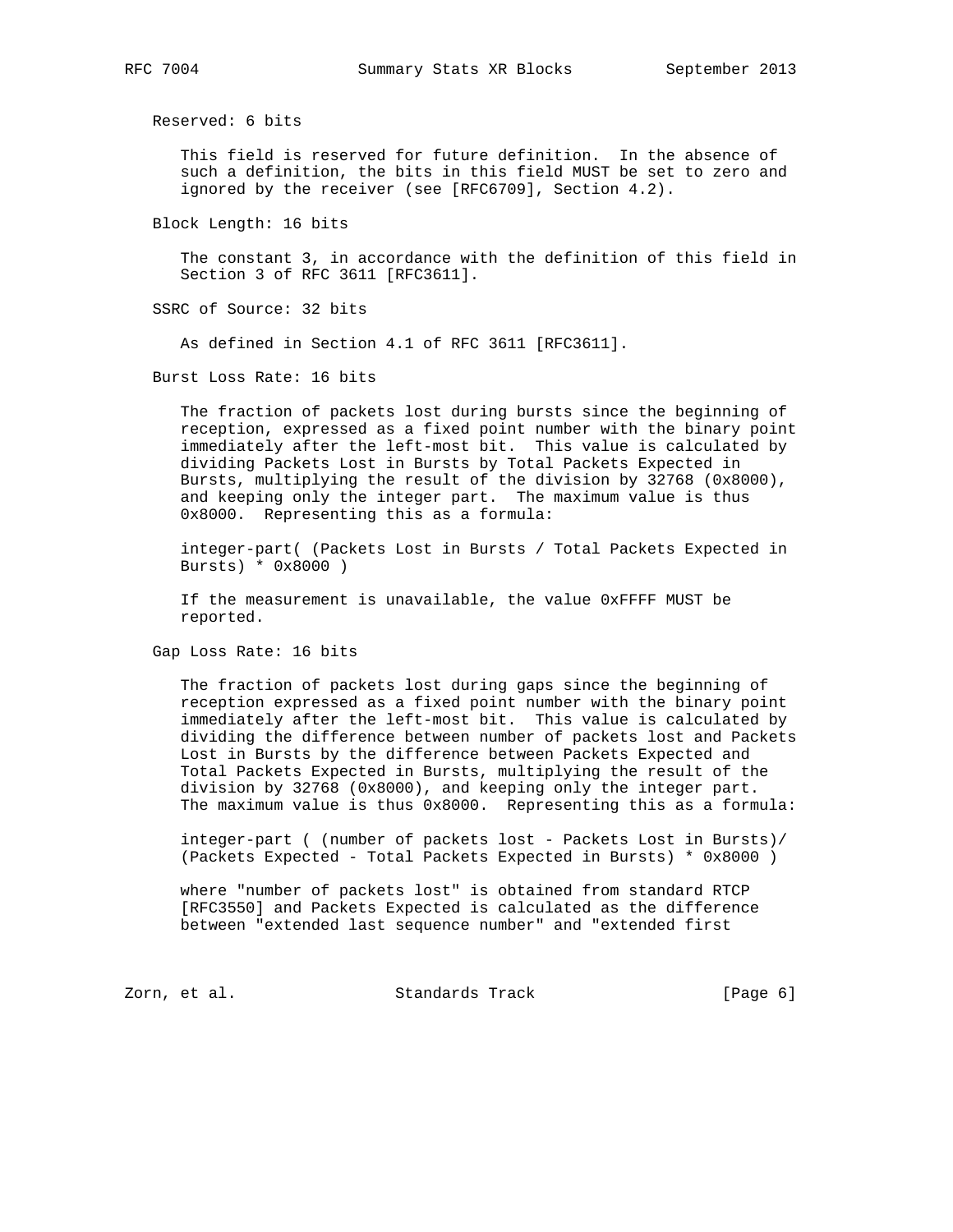sequence number" (Interval or Cumulative) provided in the Measurement Identity and Information Block [RFC6776].

 If the measurement is unavailable, the value 0xFFFF MUST be reported.

 Note that if the metric is to be calculated on an Interval basis, a difference must be taken between the current and preceding values of "cumulative number of packets lost" in RTCP to obtain the "number of packets lost" for the reporting interval.

Burst Duration Mean: 16 bits

The mean burst duration is obtained as the quotient:

mean = Sum of Burst Durations / Number of Bursts

 where "Sum of Burst Durations" and "Number of Bursts" is obtained from the RTCP XR Burst/Gap Loss Metrics Block [RFC6958].

 If the measurement is unavailable, the value 0xFFFF MUST be reported.

Burst Duration Variance: 16 bits

 The variance of the burst duration is obtained using the standard result:

 var = ( Sum of Squares of Burst Durations - Number of Bursts \* mean^2 ) / (Number of Bursts - 1)

 where "Sum of Squares of Burst Durations" and "Number of Bursts" is obtained from the RTCP XR Burst/Gap Loss Metrics Block [RFC6958].

 If the measurement is unavailable, the value 0xFFFF MUST be reported.

3.2. Burst/Gap Discard Summary Statistics Block

 This block extends packet loss and discard metrics defined in Section 4.7.1 of [RFC3611]. The metrics described here are intended to be used as described in this section, in conjunction with information from the Measurement Identity Block [RFC6776] (which MUST be present in the same RTCP packet as the Burst/Gap Discard Summary Statistics Block).

Zorn, et al. Standards Track [Page 7]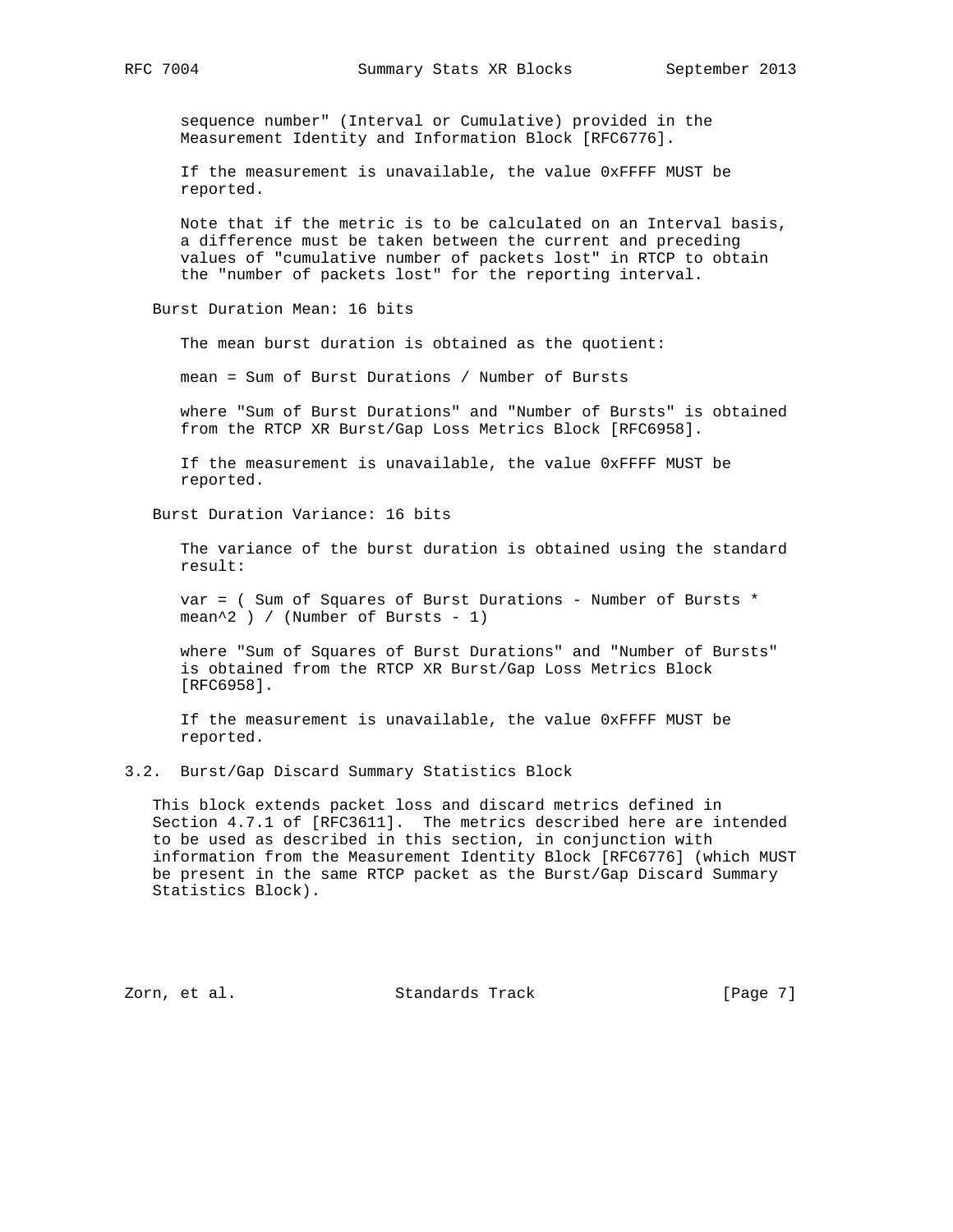These metrics provide information relevant to statistical parameters, including Burst Discard Rate and Gap Discard Rate, and are measured at the receiving end of the RTP stream using burst/gap discard metrics defined in [RFC7003] and other information that is sent together with this report block.

 Instances of this metrics block use the synchronization source (SSRC) to refer to the separate auxiliary Measurement Information block [RFC6776] that describes measurement periods in use (see [RFC6776], Section 4.2). This metrics block relies on the measurement period in the Measurement Information Block indicating the span of the report and SHOULD be sent in the same compound RTCP packet as the measurement information block. If the measurement period is not received in the same compound RTCP packet as this metrics block, this metrics block MUST be discarded.

3.2.1. Report Block Structure

 The structure of the Burst/Gap Discard Summary Statistics Block is as follows.

0  $1$  2 3 0 1 2 3 4 5 6 7 8 9 0 1 2 3 4 5 6 7 8 9 0 1 2 3 4 5 6 7 8 9 0 1 +-+-+-+-+-+-+-+-+-+-+-+-+-+-+-+-+-+-+-+-+-+-+-+-+-+-+-+-+-+-+-+-+ | BT=18 | I | Reserved | Block Length | +-+-+-+-+-+-+-+-+-+-+-+-+-+-+-+-+-+-+-+-+-+-+-+-+-+-+-+-+-+-+-+-+ SSRC of Source +-+-+-+-+-+-+-+-+-+-+-+-+-+-+-+-+-+-+-+-+-+-+-+-+-+-+-+-+-+-+-+-+ Burst Discard Rate | Gap Discard Rate | +-+-+-+-+-+-+-+-+-+-+-+-+-+-+-+-+-+-+-+-+-+-+-+-+-+-+-+-+-+-+-+-+

3.2.2. Definition of Fields in Burst/Gap Discard Summary Statistics Block

Block Type (BT): 8 bits

 A Burst/Gap Discard Summary Statistics Block is identified by the constant 18.

Interval Metric flag (I): 2 bits

 This field is used to indicate whether the burst/gap discard summary statistics metrics are Sampled, Interval, or Cumulative metrics:

 I=10: Interval Duration - the reported value applies to the most recent measurement interval duration between successive metrics reports.

Zorn, et al. Standards Track [Page 8]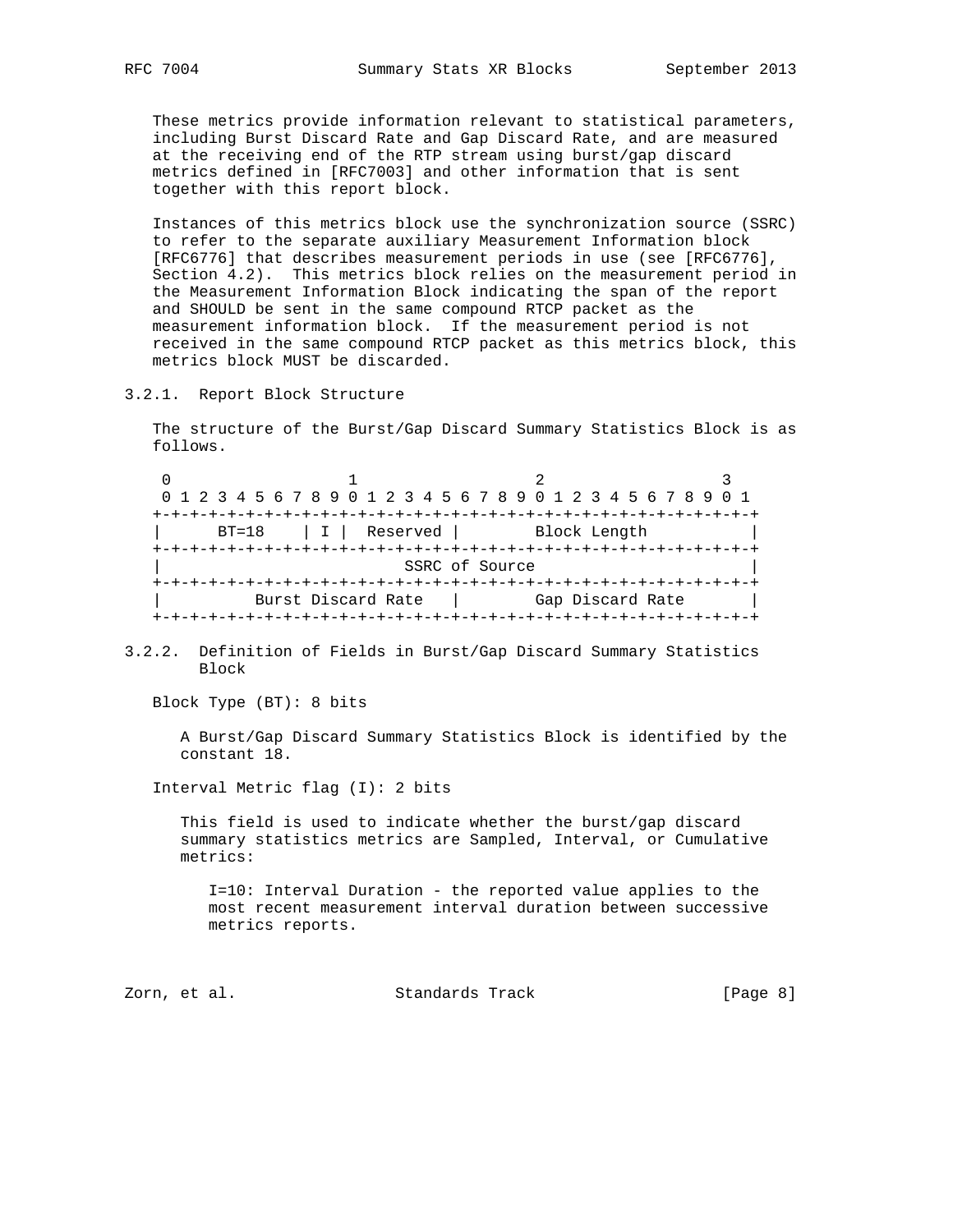I=11: Cumulative Duration - the reported value applies to the accumulation period characteristic of cumulative measurements.

 I=01: Sampled Value - the reported value is a sampled instantaneous value.

 In this document, the value I=00 is the reserved value and MUST NOT be used.

Reserved: 6 bits

 This field is reserved for future definition. In the absence of such a definition, the bits in this field MUST be set to zero and ignored by the receiver (see [RFC6709], Section 4.2).

Block Length: 16 bits

 The constant 2, in accordance with the definition of this field in Section 3 of RFC 3611 [RFC3611].

SSRC of Source: 32 bits

As defined in Section 4.1 of RFC3611 [RFC3611].

Burst Discard Rate: 16 bits

 The fraction of packets discarded during bursts since the beginning of reception, expressed as a fixed point number with the binary point immediately after the left-most bit. This value is calculated by dividing Packets Discarded in Bursts by Total Packets Expected in Bursts, multiplying the result of the division by 32768 (0x8000), and keeping only the integer part, according to the formula:

 integer-part( (Packets Discarded in Bursts / Total Packets Expected in Bursts) \* 0x8000 )

 If the measurement is unavailable, the value 0xFFFF MUST be reported.

Gap Discard Rate: 16 bits

 The fraction of packets discarded during gaps since the beginning of reception expressed as a fixed point number with the binary point immediately after the left-most bit. This value is calculated by dividing the difference between number of packets discarded and Packets Discarded in Bursts by the difference between Packets Expected and Total Packets Expected in Bursts,

Zorn, et al. Standards Track [Page 9]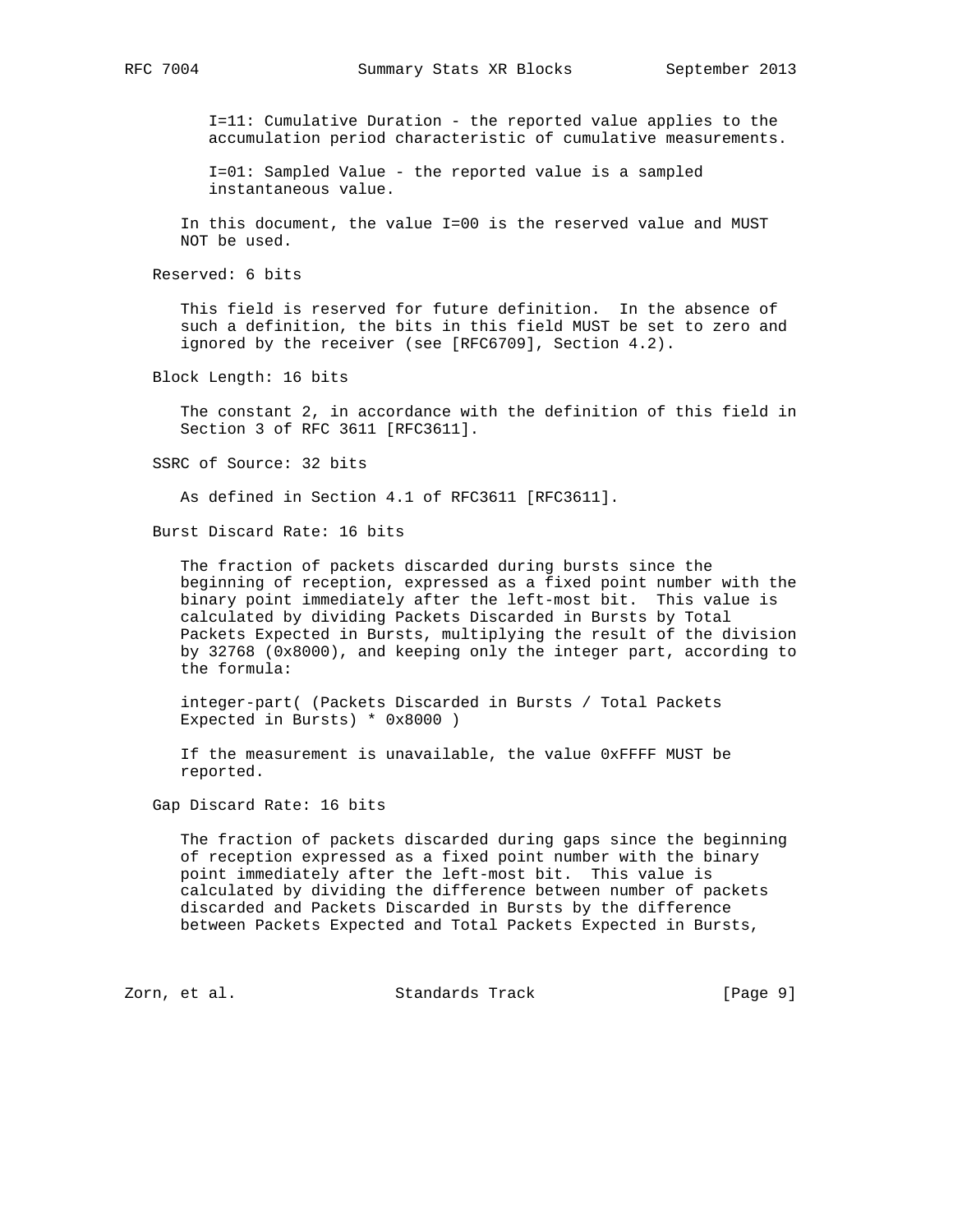multiplying the result of the division by 32768 (0x8000), and keeping only the integer part. The maximum value is thus 0x8000. Representing this as a formula:

 integer-part( (number of packets discarded - Packets Discarded in Bursts) /(Packets Expected - Total Packets Expected in Bursts) \* 0x8000 )

 where "number of packets discarded" is obtained from the RTCP XR Discard Count Block [RFC7002] and filled with the sum of packets discarded due to early arrival (DT=1) and packets discarded due to late arrival (DT=2) and Packets Expected is calculated as the difference between "extended last sequence number" and "extended first sequence number" (Interval or Cumulative) provided in the Measurement Information Block [RFC6776]. In order for the Burst/ Gap Discard Summary Statistics Block to be meaningful, 2 instances of the Discard Count Block with DT=1 and DT=2 MUST be included in the same RTCP XR packet as the Burst/Gap Discard Summary Statistics Block.

 If the measurement is unavailable, the value 0xFFFF MUST be reported.

- 4. Application-Level Metrics
- 4.1. Frame Impairment Statistics Summary Block

 This block extends the statistics summary report mechanism defined in Section 4.6 of [RFC3611] and reports statistics on which frame types were affected beyond the information carried in the Statistics Summary Report Block RTCP packet specified in Section 4.6 of [RFC3611]. Information is measured at the receiving end of the RTP stream and recorded about the number of frames received, lost frames, duplicated frames, and lost partial frames. Such information can be useful for network management and video quality monitoring.

Zorn, et al. Standards Track [Page 10]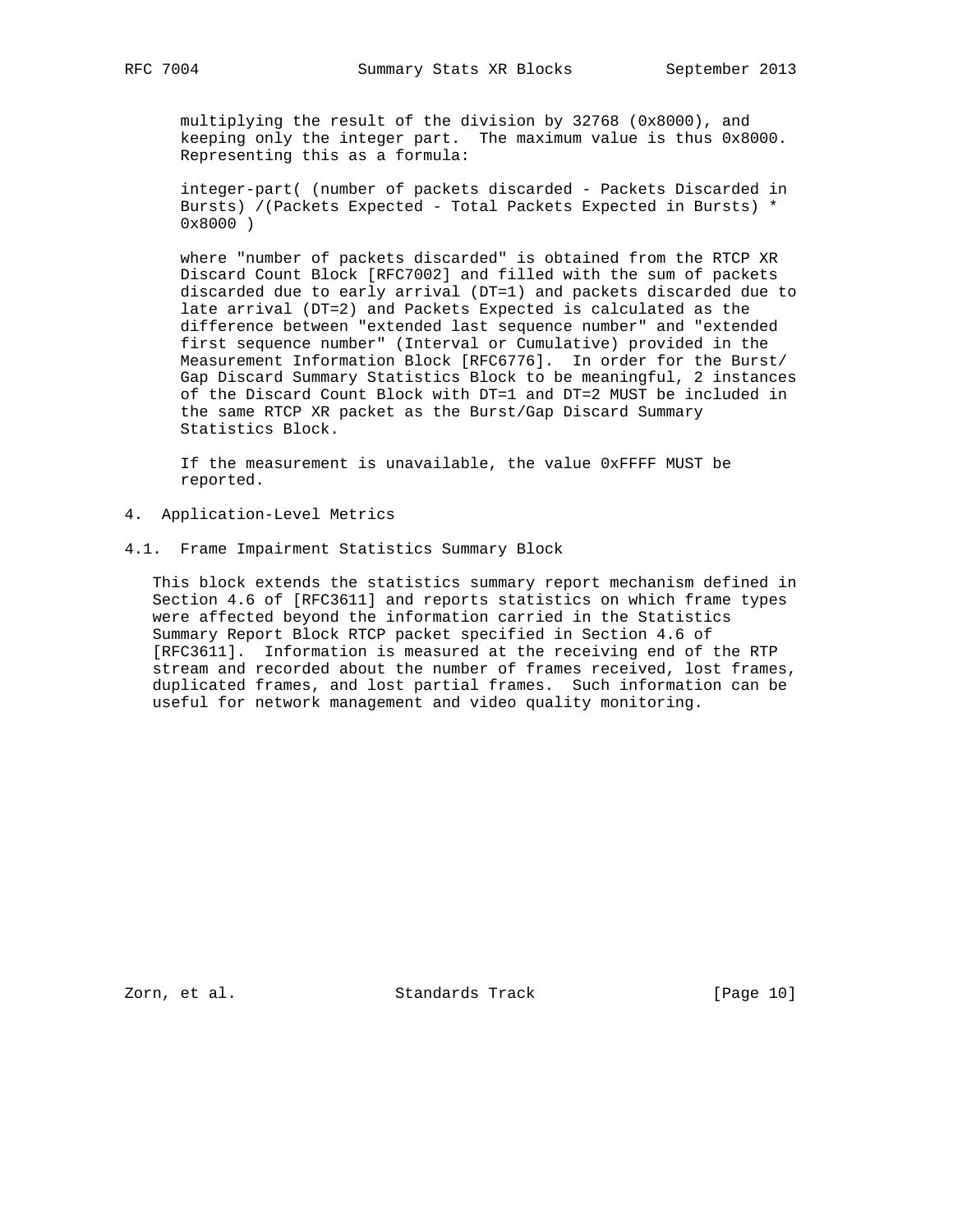# 4.1.1. Report Block Structure

 The structure of the Frame Impairment Statistics Summary Block is as follows.

0  $1$  2 3 0 1 2 3 4 5 6 7 8 9 0 1 2 3 4 5 6 7 8 9 0 1 2 3 4 5 6 7 8 9 0 1 +-+-+-+-+-+-+-+-+-+-+-+-+-+-+-+-+-+-+-+-+-+-+-+-+-+-+-+-+-+-+-+-+ BT=19 |T| Reserved | Block Length +-+-+-+-+-+-+-+-+-+-+-+-+-+-+-+-+-+-+-+-+-+-+-+-+-+-+-+-+-+-+-+-+ SSRC of Source +-+-+-+-+-+-+-+-+-+-+-+-+-+-+-+-+-+-+-+-+-+-+-+-+-+-+-+-+-+-+-+-+  $begin$  begin\_seq  $\hskip 4cm \vert$  end\_seq +-+-+-+-+-+-+-+-+-+-+-+-+-+-+-+-+-+-+-+-+-+-+-+-+-+-+-+-+-+-+-+-+ discarded\_frames +-+-+-+-+-+-+-+-+-+-+-+-+-+-+-+-+-+-+-+-+-+-+-+-+-+-+-+-+-+-+-+-+ | dup\_frames | +-+-+-+-+-+-+-+-+-+-+-+-+-+-+-+-+-+-+-+-+-+-+-+-+-+-+-+-+-+-+-+-+ | full\_lost\_frames | +-+-+-+-+-+-+-+-+-+-+-+-+-+-+-+-+-+-+-+-+-+-+-+-+-+-+-+-+-+-+-+-+ partial\_lost\_frames +-+-+-+-+-+-+-+-+-+-+-+-+-+-+-+-+-+-+-+-+-+-+-+-+-+-+-+-+-+-+-+-+

4.1.2. Definition of Fields in Frame Impairment Statistics Summary Block

Block Type (BT): 8 bits

 A Frame Impairment Statistics Summary Block is identified by the constant 19.

Frame type indicator (T): 1 bit

 This field is used to indicate the frame type to be reported. The bit is set to 0 if the full\_lost\_frames, partial\_lost\_frames, dup\_frames, and discarded\_frames fields contain Key frame (reference frame) counts or 1 if they contain Derived frame counts. Note that if both the Key frame and Derivation frame report are sent, they should be sent in the same RTCP compound packet using two Frame Impairment Statistics Summary Blocks.

Reserved: 7 bits

 This field is reserved for future definition. In the absence of such a definition, the bits in this field MUST be set to zero and ignored by the receiver (see [RFC6709], Section 4.2).

Zorn, et al. Standards Track [Page 11]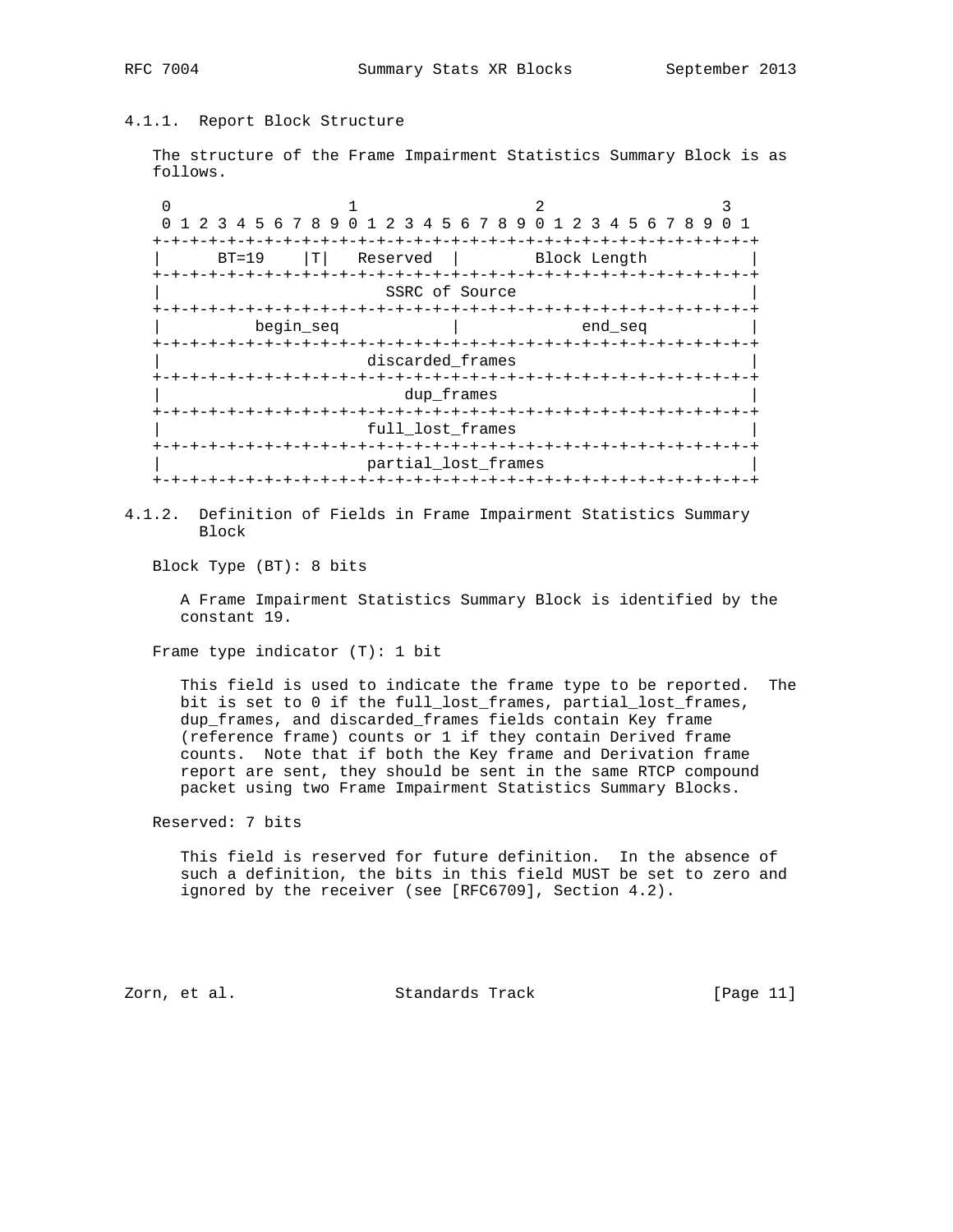Block Length: 16 bits

 The constant 6, in accordance with the definition of this field in Section 3 of RFC 3611 [RFC3611].

SSRC of Source: 32 bits

As defined in Section 4.1 of RFC 3611 [RFC3611].

begin\_seq: 16 bits

As defined in Section 4.1 of RFC 3611 [RFC3611].

end\_seq: 16 bits

As defined in Section 4.1 of RFC 3611 [RFC3611].

Number of discarded frames (discarded\_frames): 32 bits

Number of frames discarded in the above sequence number interval.

Number of duplicate frames (dup\_frames): 32 bits

 Number of duplicate frames received in the above sequence number interval.

Number of full lost frames (full\_lost\_frames): 32 bits

 A frame is either split across multiple packets or carried in only one packet. If the whole frame or all the packets of the frame are lost, this frame is regarded as one full\_lost\_frame. The full\_lost\_frames can be inferred from packet(s) that comprise the frame. The full\_lost\_frames is equivalent to the number of full lost frames in the above sequence number interval.

Number of partial lost frames (partial\_lost\_frames): 32 bits

 When a frame is split across multiple packets and some packets of the frame are lost, this frame is regarded as one partial\_lost\_frame. The partial\_lost\_frames can be inferred from packets that comprise the frame. The value of the partial\_lost\_frames field is equivalent to the number of partial lost frames in the above sequence number interval.

Zorn, et al. Standards Track [Page 12]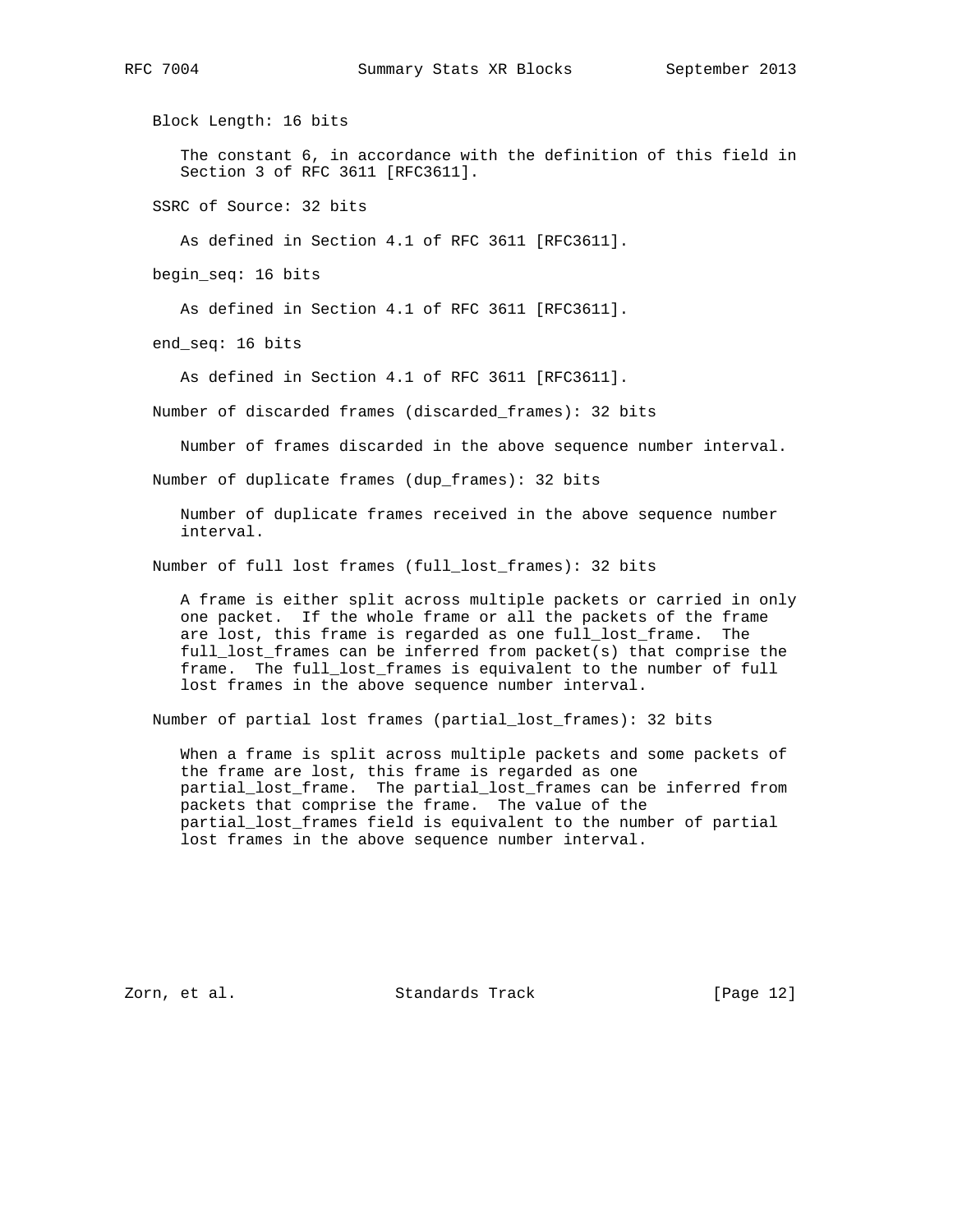- 
- 5. SDP Signaling

 RFC 3611 defines the use of SDP (Session Description Protocol) [RFC4566] for signaling the use of XR blocks. However, XR blocks MAY be used without prior signaling (see Section 5 of [RFC3611]).

5.1. SDP rtcp-xr Attribute Extension

 This section augments the SDP [RFC4566] attribute "rtcp-xr" defined in Section 5.1 of [RFC3611] by providing three additional values of "xr-format" to signal the use of the report block defined in this document. The ABNF [RFC5234] syntax is as follows.

 xr-format =/ xr-bglss-block / xr-bgdss-block / xr-fiss-block xr-bglss-block = "burst-gap-loss-stat" xr-bgdss-block = "burst-gap-discard-stat" xr-fiss-block = "frame-impairment-stat"

5.2. Offer/Answer Usage

 When SDP is used in offer/answer context, the SDP Offer/Answer usage defined in [RFC3611] for unilateral "rtcp-xr" attribute parameters applies. For detailed usage of Offer/Answer for unilateral parameter, refer to section 5.2 of [RFC3611].

6. IANA Considerations

 New block types for RTCP XR are subject to IANA registration. For general guidelines on IANA considerations for RTCP XR, refer to RFC 3611.

6.1. New RTCP XR Block Type Values

 This document assigns three new block type values in the "RTP Control Protocol Extended Reports (RTCP XR) Block Type Registry":

 Name: BGLSS Long Name: Burst/Gap Loss Summary Statistics Block Value Reference: Section 3.1 Name: BGDSS Long Name: Burst/Gap Discard Summary Statistics Block Value 18 Reference: Section 3.2

Zorn, et al. Standards Track [Page 13]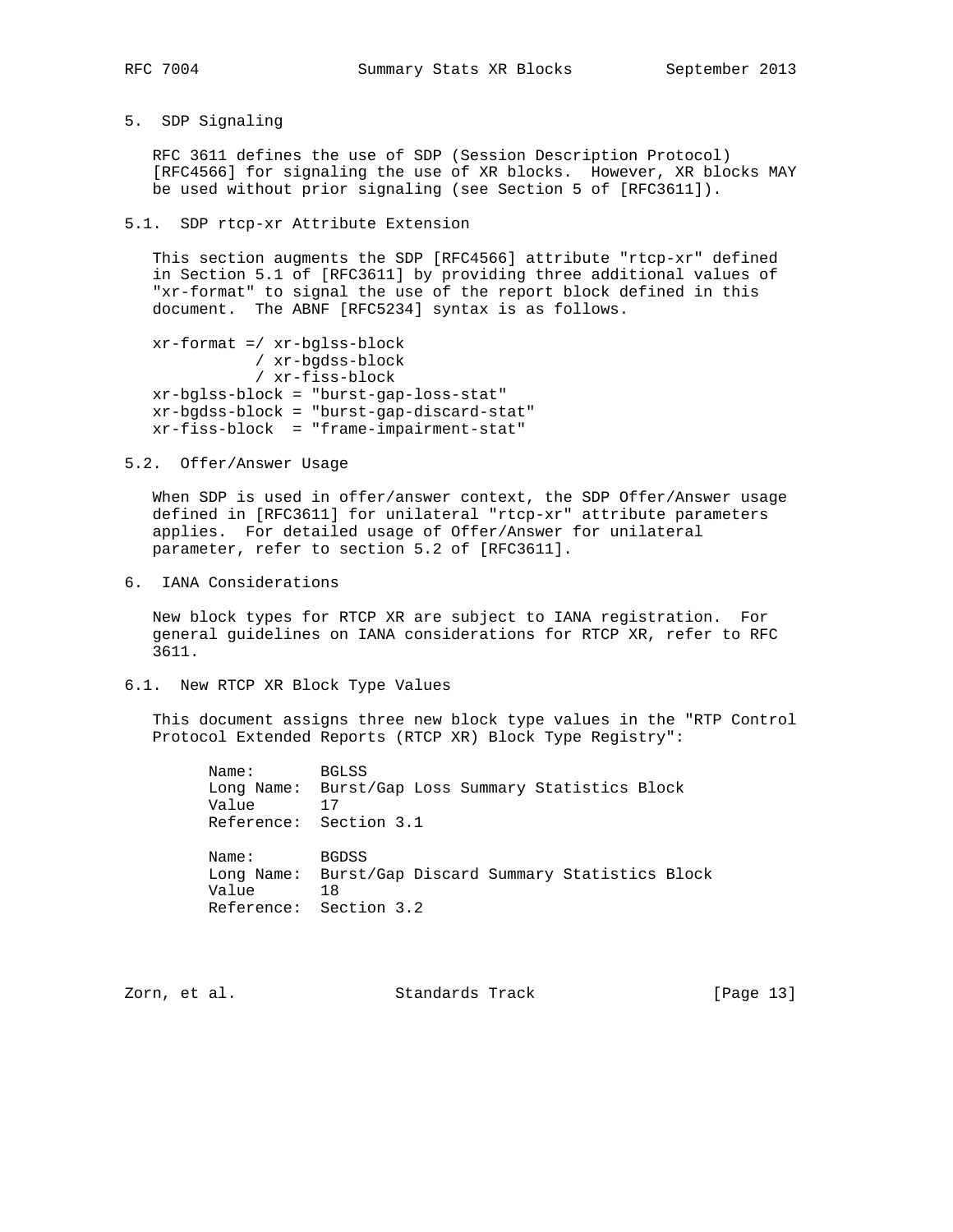Name: FISS Long Name: Frame Impairment Statistics Summary Block Value 19 Reference: Section 4.1

6.2. New RTCP XR SDP Parameters

 This document also registers three new SDP [RFC4566] parameters for the "rtcp-xr" attribute in the "RTP Control Protocol Extended Reports (RTCP XR) Session Description Protocol (SDP) Parameters Registry":

- \* "burst-gap-loss-stat"
- \* "burst-gap-discard-stat"
- \* "frame-impairment-stat"
- 6.3. Contact Information for Registrations

The contact information for the registrations is:

 Qin Wu (sunseawq@huawei.com) 101 Software Avenue, Yuhua District Nanjing, Jiangsu 210012 China

7. Security Considerations

 The new RTCP XR blocks in this document do not introduce any new security considerations beyond those described in [RFC3611].

8. Acknowledgements

 The authors would like to thank Bill Ver Steeg, David R. Oran, Ali Begen, Colin Perkins, Roni Even, Youqing Yang, Wenxiao Yu, Yinliang Hu, Jing Zhao, Ray van Brandenburg, Claire Bi, Dan Romascanu, Alfred Morton, Jr., Klaas Wierenga, Barry Leiba, Robert Sparks, Ralph Droms, and Benoit Claise for their valuable comments and suggestions on this document.

- 9. References
- 9.1. Normative References
	- [RFC2119] Bradner, S., "Key words for use in RFCs to Indicate Requirement Levels", BCP 14, RFC 2119, March 1997.
	- [RFC3550] Schulzrinne, H., Casner, S., Frederick, R., and V. Jacobson, "RTP: A Transport Protocol for Real-Time Applications", STD 64, RFC 3550, July 2003.

Zorn, et al. Standards Track [Page 14]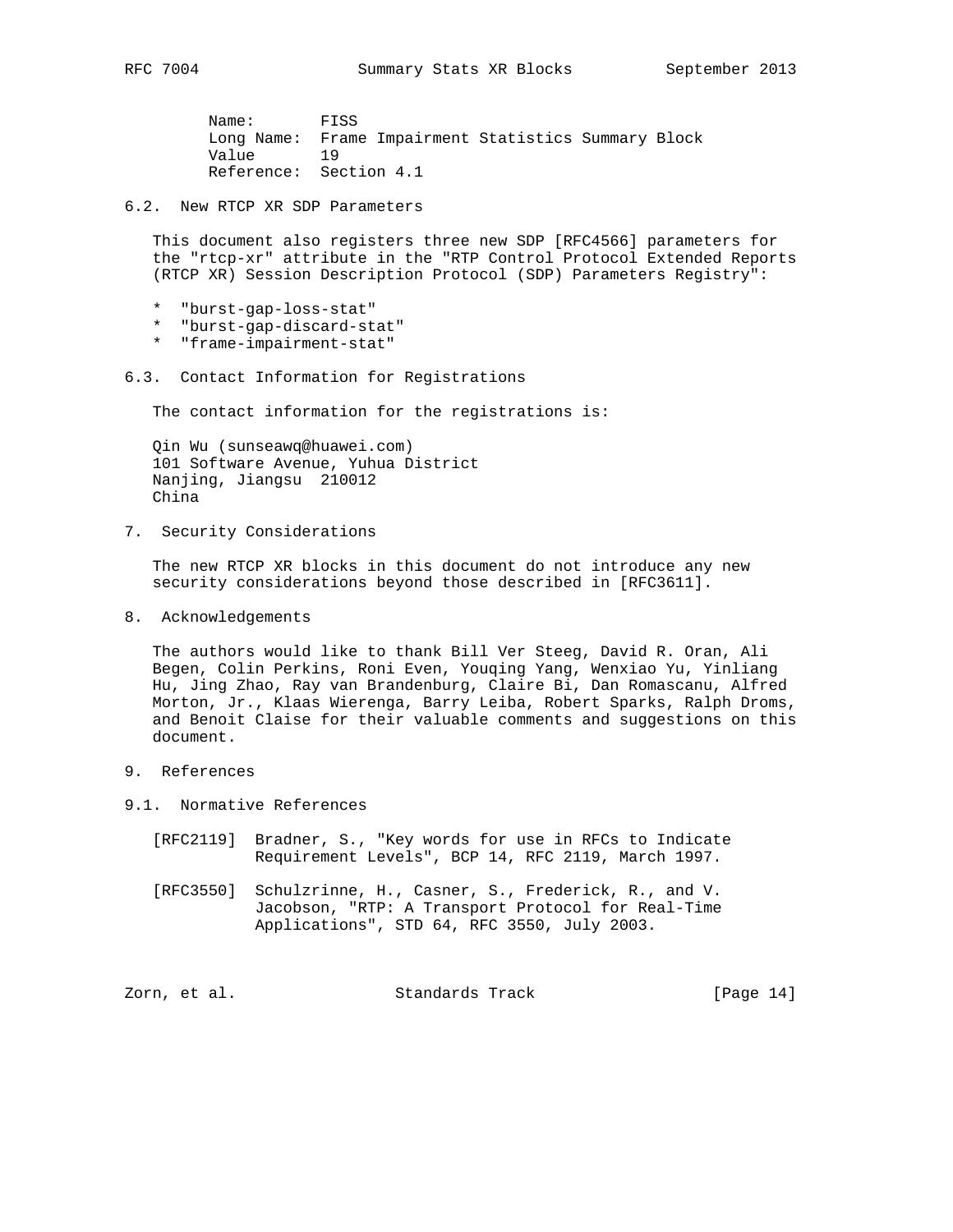- [RFC3611] Friedman, T., Caceres, R., and A. Clark, "RTP Control Protocol Extended Reports (RTCP XR)", RFC 3611, November 2003.
- [RFC4566] Handley, M., Jacobson, V., and C. Perkins, "SDP: Session Description Protocol", RFC 4566, July 2006.
- [RFC5234] Crocker, D. and P. Overell, "Augmented BNF for Syntax Specifications: ABNF", STD 68, RFC 5234, January 2008.
- [RFC6776] Clark, A. and Q. Wu, "Measurement Identity and Information Reporting Using a Source Description (SDES) Item and an RTCP Extended Report (XR) Block", RFC 6776, October 2012.
- [RFC6958] Clark, A., Zhang, S., Zhao, J., and Q. Wu, "RTP Control Protocol (RTCP) Extended Report (XR) Block for Burst/Gap Loss Metric Reporting", RFC 6958, May 2013.
- [RFC7002] Clark, A., Zorn, G., and Q. Wu, "RTP Control Protocol (RTCP) Extended Report (XR) Block for Discard Count Metric Reporting", RFC 7002, September 2013.
- [RFC7003] Clark, A., Huang, R., and Q. Wu, Ed., "RTP Control Protocol (RTCP) Extended Report (XR) Block for Burst/Gap Discard Metric Reporting", RFC 7003, September 2013.
- 9.2. Informative References
	- [RFC6390] Clark, A. and B. Claise, "Guidelines for Considering New Performance Metric Development", BCP 170, RFC 6390, October 2011.
	- [RFC6709] Carpenter, B., Aboba, B., and S. Cheshire, "Design Considerations for Protocol Extensions", RFC 6709, September 2012.
	- [RFC6792] Wu, Q., Hunt, G., and P. Arden, "Guidelines for Use of the RTP Monitoring Framework", RFC 6792, November 2012.

Zorn, et al. Standards Track [Page 15]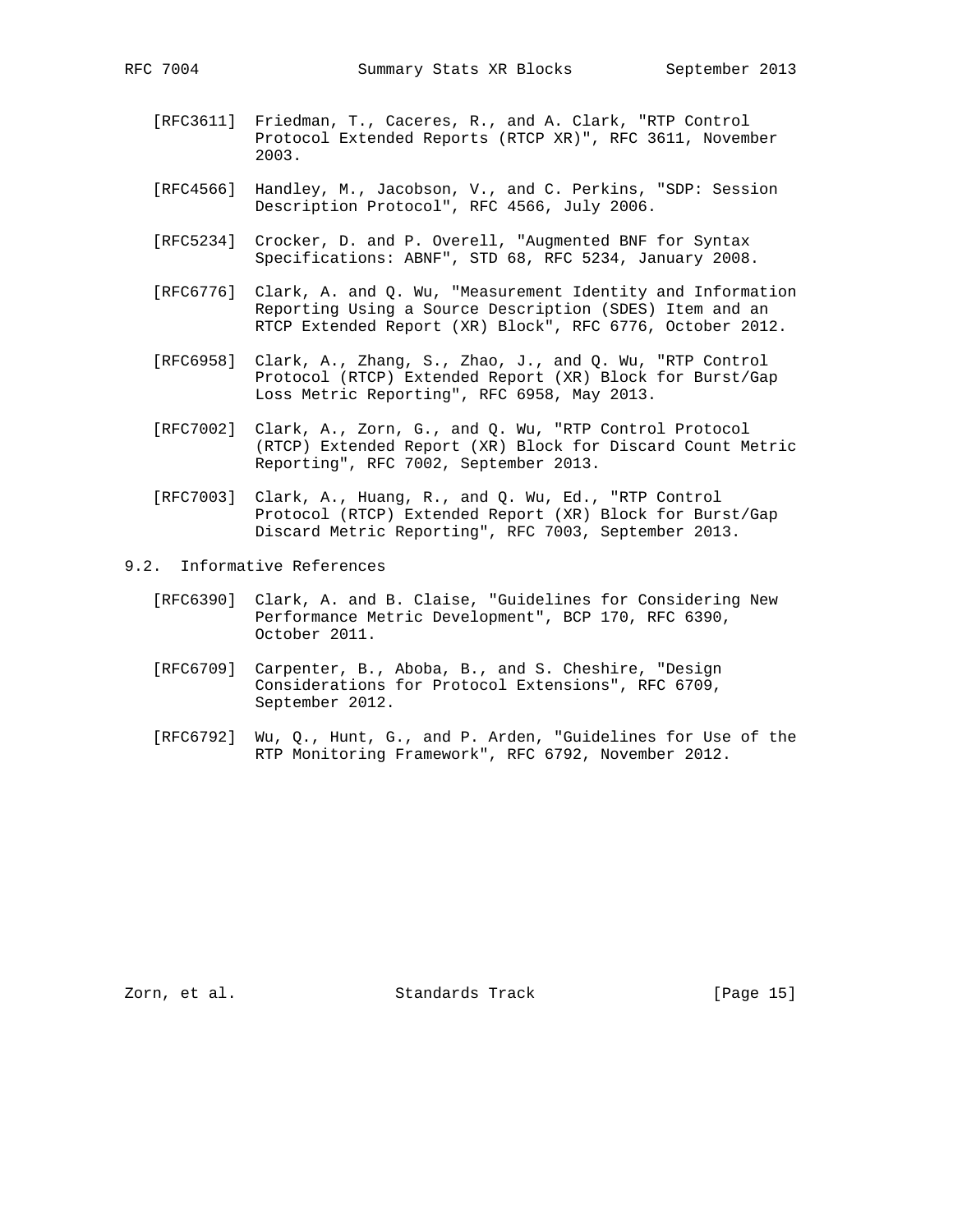Appendix A. Metrics Represented Using the Template from RFC 6390

- a. Burst Loss Rate Metric
	- \* Metric Name: RTP Burst Loss Rate
	- \* Metric Description: The fraction of packets lost during bursts since the beginning of reception for RTP traffic.
	- \* Method of Measurement or Calculation: See Section 3.1.2, Burst Loss Rate definition.
	- \* Units of Measurement: See Section 3.1.2, Burst Loss Rate definition.
	- \* Measurement Point(s) with Potential Measurement Domain: See Section 3.1, 2nd paragraph.
	- \* Measurement Timing: See Section 3.1, 1st paragraph for measurement timing and Section 3.1.2 for Interval Metric flag.
	- \* Use and Applications: See Section 1.4.
	- \* Reporting Model: See RFC 3611.
- b. Gap Loss Rate Metric
	- \* Metric Name: RTP Gap Loss Rate
	- \* Metric Description: The fraction of packets lost during gaps since the beginning of reception for RTP traffic.
	- \* Method of Measurement or Calculation: See Section 3.1.2, Gap Loss Rate definition.
	- \* Units of Measurement: See Section 3.1.2, Gap Loss Rate definition.
	- \* Measurement Point(s) with Potential Measurement Domain: See Section 3.1, 2nd paragraph.
	- \* Measurement Timing: See Section 3.1, 1st paragraph for measurement timing and Section 3.1.2 for Interval Metric flag.
	- \* Use and Applications: See Section 1.4.
	- \* Reporting Model: See RFC 3611.

Zorn, et al. Standards Track [Page 16]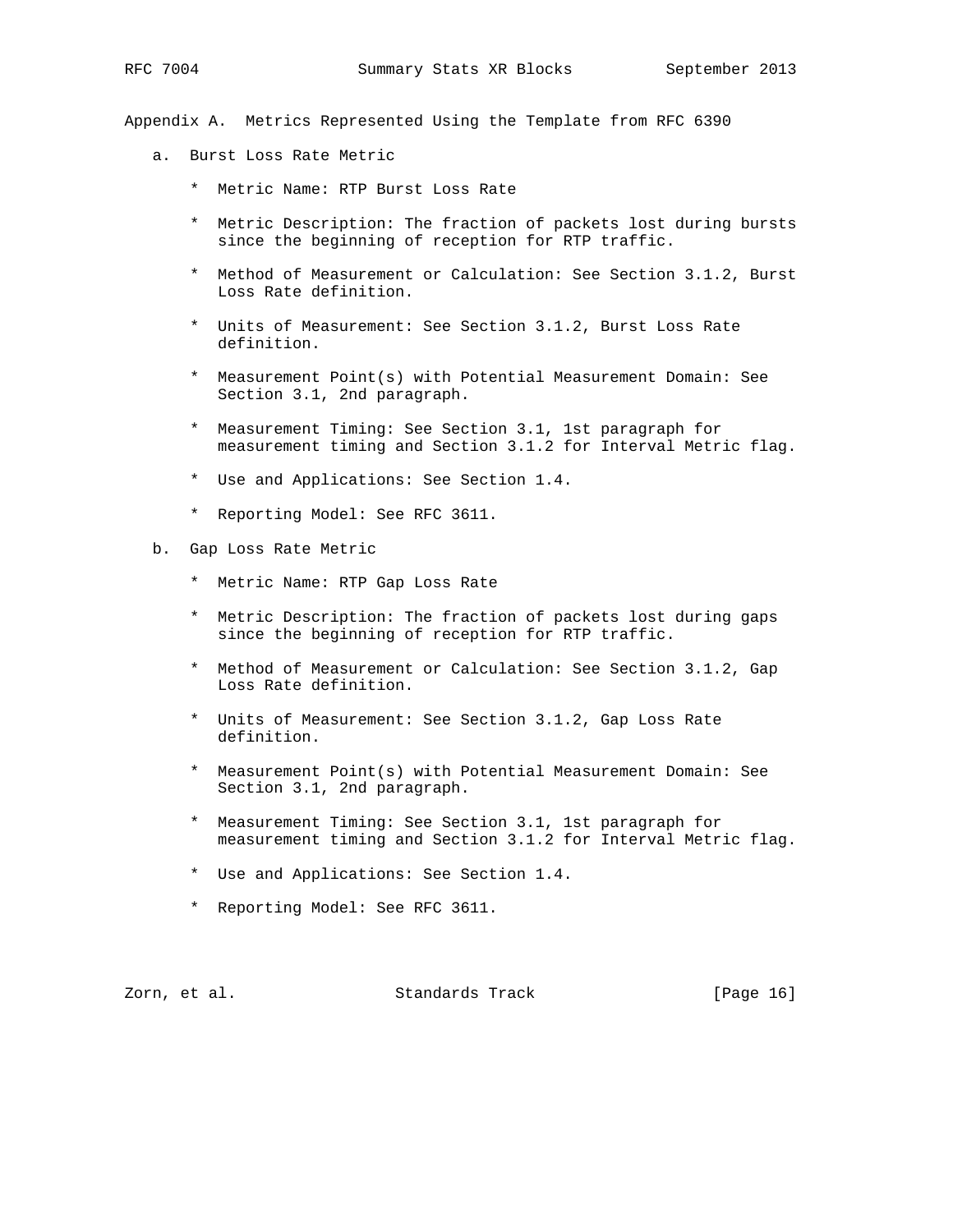c. Burst Duration Mean Metric

- \* Metric Name: RTP Burst Duration Mean
- \* Metric Description: The mean duration of the burst periods that have occurred since the beginning of reception for RTP traffic.
- \* Method of Measurement or Calculation: See Section 3.1.2, Burst Loss Rate definition.
- \* Units of Measurement: This metric is expressed in milliseconds.
- \* Measurement Point(s) with Potential Measurement Domain: See Section 3.1, 2nd paragraph.
- \* Measurement Timing: See Section 3.1, 1st paragraph for measurement timing and Section 3.1.2 for Interval Metric flag.
- \* Use and Applications: See Section 1.4.
- \* Reporting Model: See RFC 3611.
- d. Burst Duration Variance Metric
	- \* Metric Name: RTP Burst Duration Variance
	- \* Metric Description: The variance duration of the burst periods that have occurred since the beginning of reception for RTP traffic.
	- \* Method of Measurement or Calculation: See Section 3.1.2, Burst Duration Variance definition.
	- \* Units of Measurement: See Section 3.1.2, Burst Duration Variance definition.
	- \* Measurement Point(s) with Potential Measurement Domain: See Section 3.1, 2nd paragraph.
	- \* Measurement Timing: See Section 3.1, 1st paragraph for measurement timing and Section 3.1.2 for Interval Metric flag.
	- \* Use and Applications: See Section 1.4.
	- \* Reporting Model: See RFC 3611.

Zorn, et al. Standards Track [Page 17]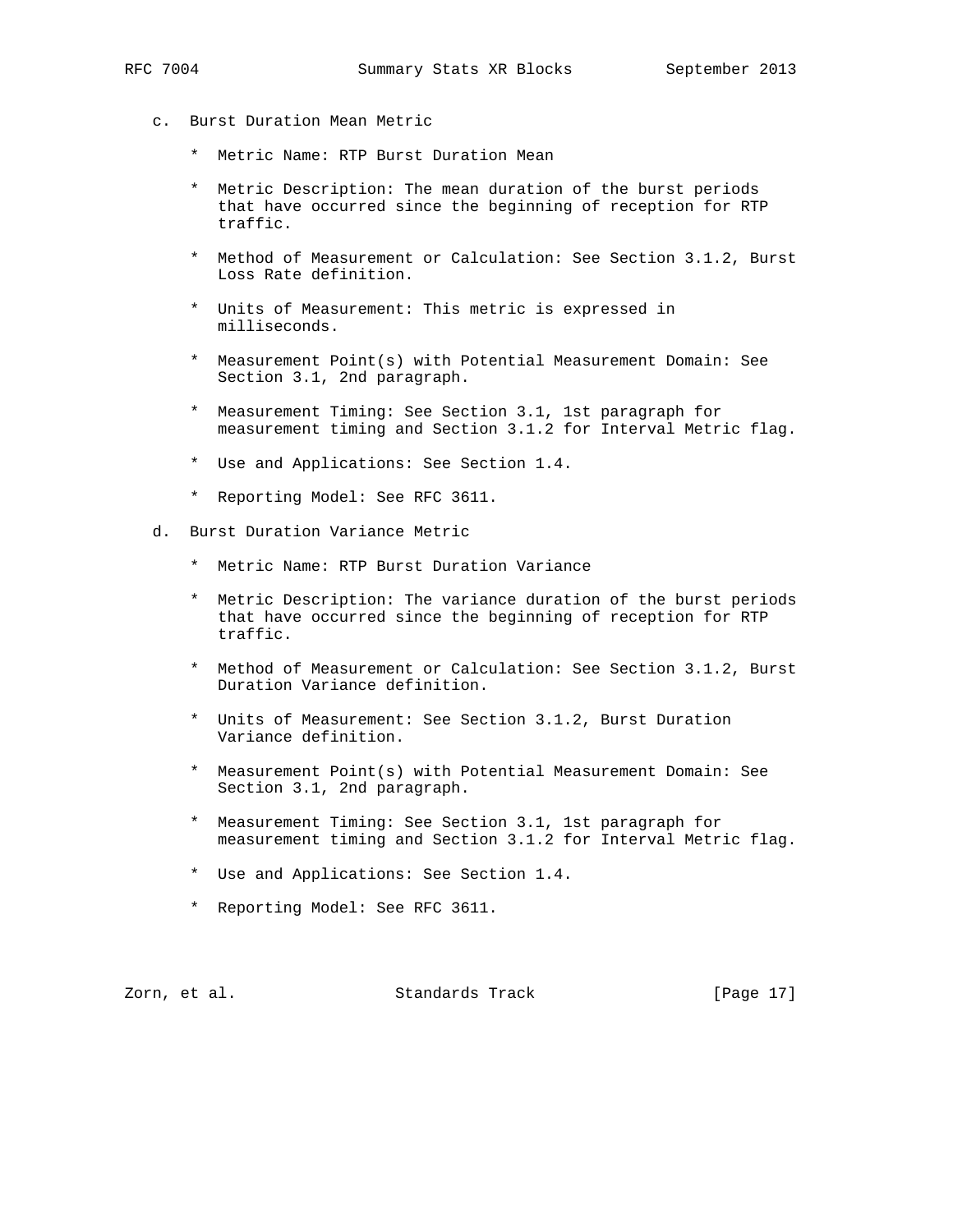- - e. Burst Discard Rate Metric
		- \* Metric Name: RTP Burst Discard Rate
		- \* Metric Description: The fraction of packets discarded during bursts since the beginning of reception for RTP traffic.
		- \* Method of Measurement or Calculation: See Section 3.2.2, Burst Discard Rate definition.
		- \* Units of Measurement: See Section 3.2.2, Burst Discard Rate definition.
		- \* Measurement Point(s) with Potential Measurement Domain: See Section 3.2, 2nd paragraph.
		- \* Measurement Timing: See Section 3.2, 3rd paragraph for measurement timing and Section 3.1.2 for Interval Metric flag.
		- \* Use and Applications: See Section 1.4.
		- \* Reporting Model: See RFC 3611.
	- f. Gap Discard Rate Metric
		- \* Metric Name: RTP Gap Discard Rate
		- \* Metric Description: The fraction of packets discarded during gaps since the beginning of reception for RTP traffic.
		- \* Method of Measurement or Calculation: See Section 3.2.2, Gap Discard Rate definition.
		- \* Units of Measurement: See Section 3.2.2, Gap Discard Rate definition.
		- \* Measurement Point(s) with Potential Measurement Domain: See Section 3.2, 2nd paragraph.
		- \* Measurement Timing: See Section 3.2, 3rd paragraph for measurement timing and Section 3.1.2 for Interval Metric flag.
		- \* Use and Applications: See Section 1.4.
		- \* Reporting Model: See RFC 3611.

Zorn, et al. Standards Track [Page 18]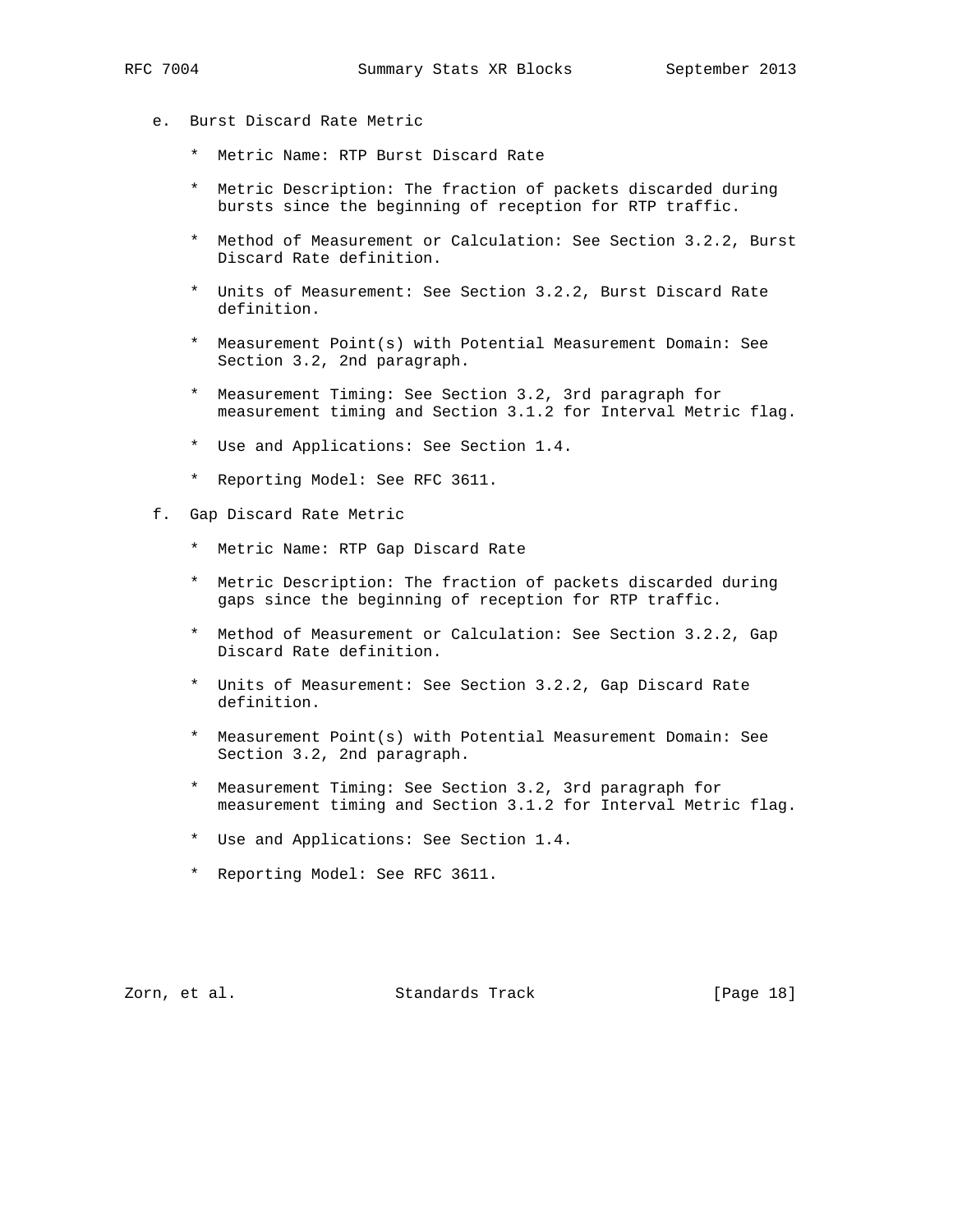- - g. Number of Discarded Frames Metric
		- \* Metric Name: Number of discarded frames in RTP
		- \* Metric Description: Number of frames discarded in a certain sequence number interval for RTP traffic.
		- \* Method of Measurement or Calculation: See Section 4.1.2, Number of discarded frames definition. This metric is directly measured and can be inferred from packet(s) that comprise the frame.
		- \* Units of Measurement: This metric is expressed as a 32-bit unsigned integer value.
		- \* Measurement Point(s) with Potential Measurement Domain: See Section 4.1, 1st paragraph.
		- \* Measurement Timing: See Section 4.1, Number of discarded frames definition. This metric relies on the sequence number interval and RTCP RR packet of [RFC3550] to determine measurement timing.
		- \* Use and Applications: See Section 1.4.
		- \* Reporting Model: See RFC 3611.
	- h. Number of Duplicate Frames Metric
		- \* Metric Name: Number of duplicate frames in RTP
		- \* Metric Description: Number of frames duplicated in a certain sequence number interval for RTP traffic.
		- \* Method of Measurement or Calculation: See Section 4.1.2, Number of duplicate frames definition. This metric is directly measured and can be inferred from packet(s) that comprise the frame.
		- \* Units of Measurement: This metric is expressed as a 32-bit unsigned integer value.
		- \* Measurement Point(s) with Potential Measurement Domain: See Section 4.1, 1st paragraph.
		- \* Measurement Timing: See Section 4.1, Number of duplicate frames definition. This metric relies on the sequence number interval to determine measurement timing.

zorn, et al. Standards Track [Page 19]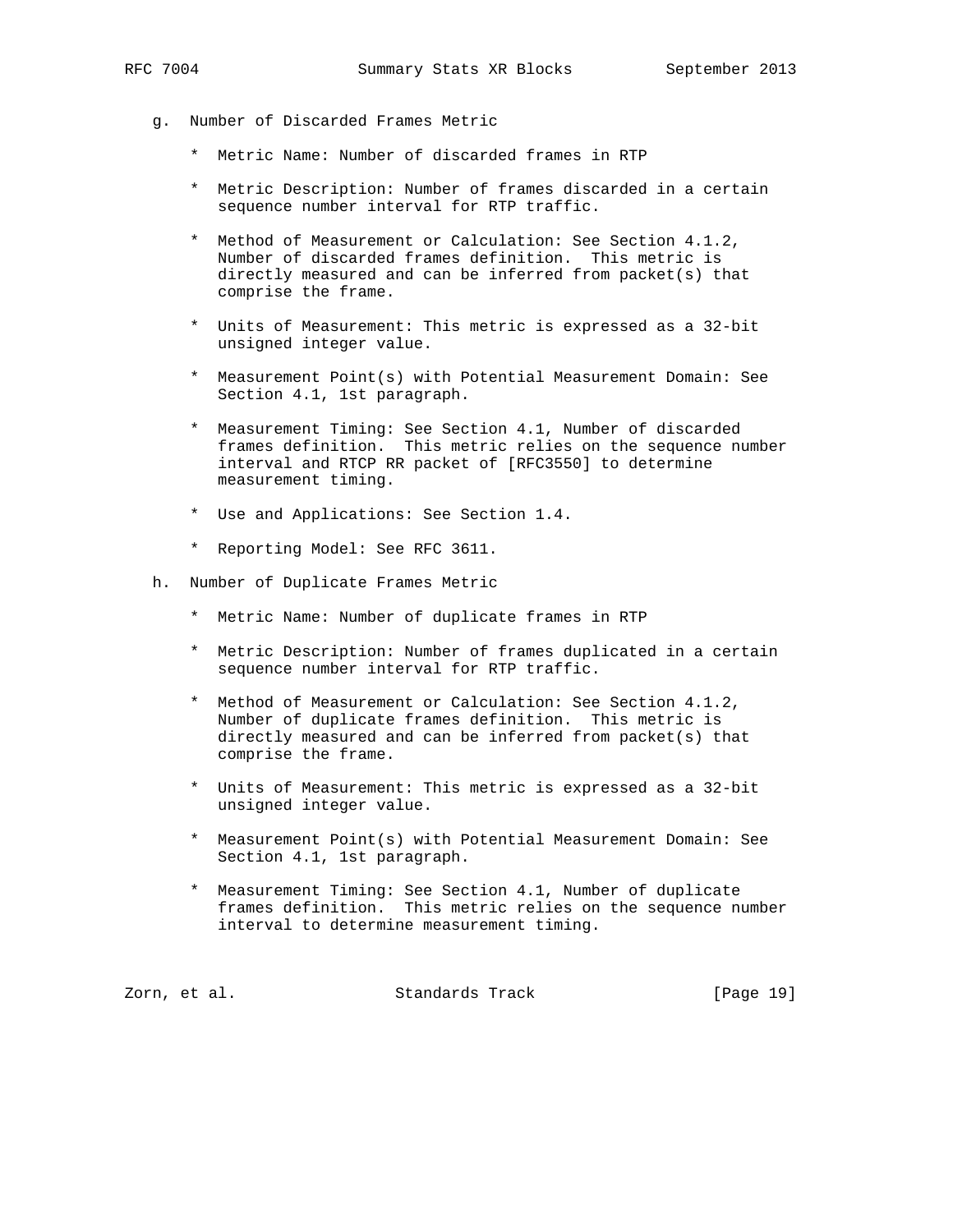- - \* Use and Applications: See Section 1.4.
	- \* Reporting Model: See RFC 3611.
	- i. Number of Full Lost Frames Metric
		- \* Metric Name: Number of full lost frames in RTP
		- \* Metric Description: A frame is either split across multiple RTP packets or carried in only one RTP packet. If the whole frame or all the packets of the frame is lost, this frame is regarded as one full\_lost\_frame.
		- \* Method of Measurement or Calculation: See Section 4.1.2, Number of full lost frames definition.
		- \* Units of Measurement: This metric is expressed as a 32-bit unsigned integer value.
		- \* Measurement Point(s) with Potential Measurement Domain: See Section 4.1, 1st paragraph.
		- \* Measurement Timing: See Section 4.1, Number of full lost frames definition. This metric relies on the sequence number interval to determine measurement timing.
		- \* Use and Applications: See Section 1.4.
		- \* Reporting Model: See RFC 3611.
	- j. Number of Partial Lost Frames Metric
		- \* Metric Name: Number of partial lost frames in RTP
		- \* Metric Description: When a frame is split across multiple RTP packets and some RTP packets of the frame are lost, this frame is regarded as one partial\_lost\_frame.
		- \* Method of Measurement or Calculation: See Section 4.1.2, Number of partial lost frames definition.
		- \* Units of Measurement: This metric is expressed as a 32-bit unsigned integer value.
		- \* Measurement Point(s) with Potential Measurement Domain: See Section 4.1, 1st paragraph.

Zorn, et al. Standards Track [Page 20]